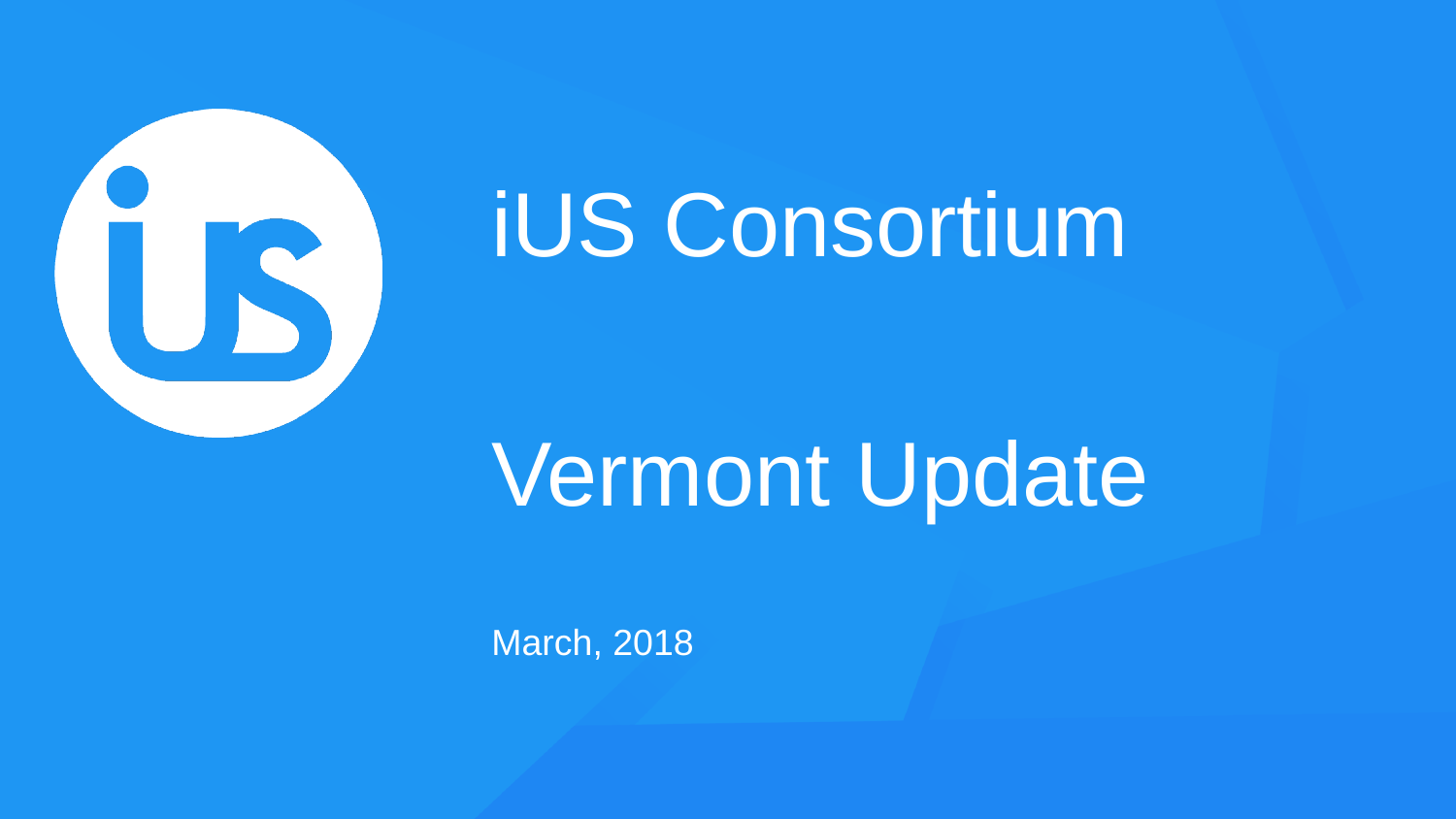# **US**

#### Vermont UI History

- Unemployment Insurance Division Overview
- Current Vermont Department of Labor UI Systems
	- VABS / CATS
	- COBOL/Mainframe Technology
- USDOL Consortium Approach
	- Federal / State Partnership
	- Funding Opportunities
- Modernization (First Attempt)
	- Vermont, Maryland, West Virginia
	- Withdrew in 2015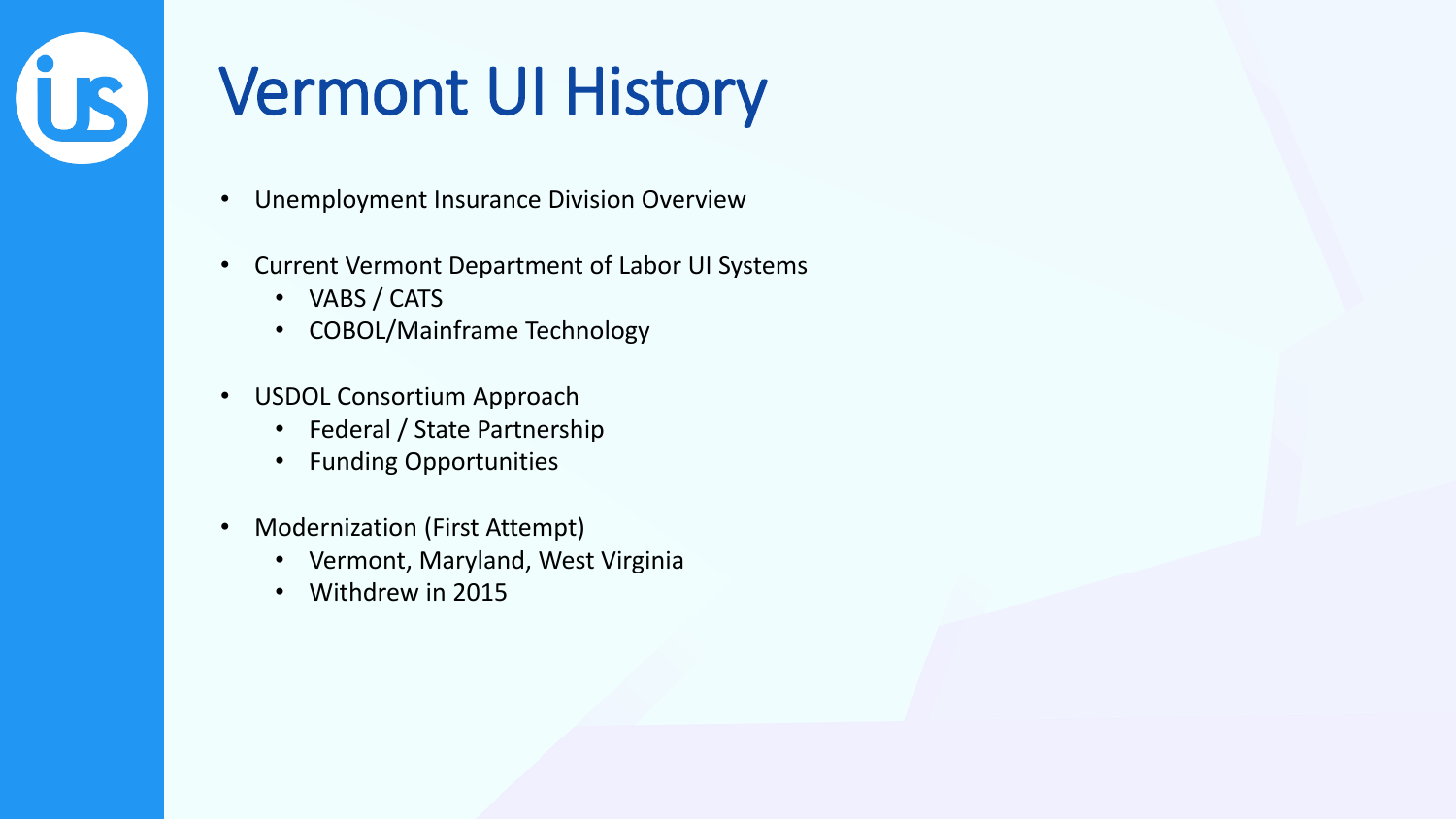

#### **iUS Consortium**

Idaho - Vermont - North Dakota

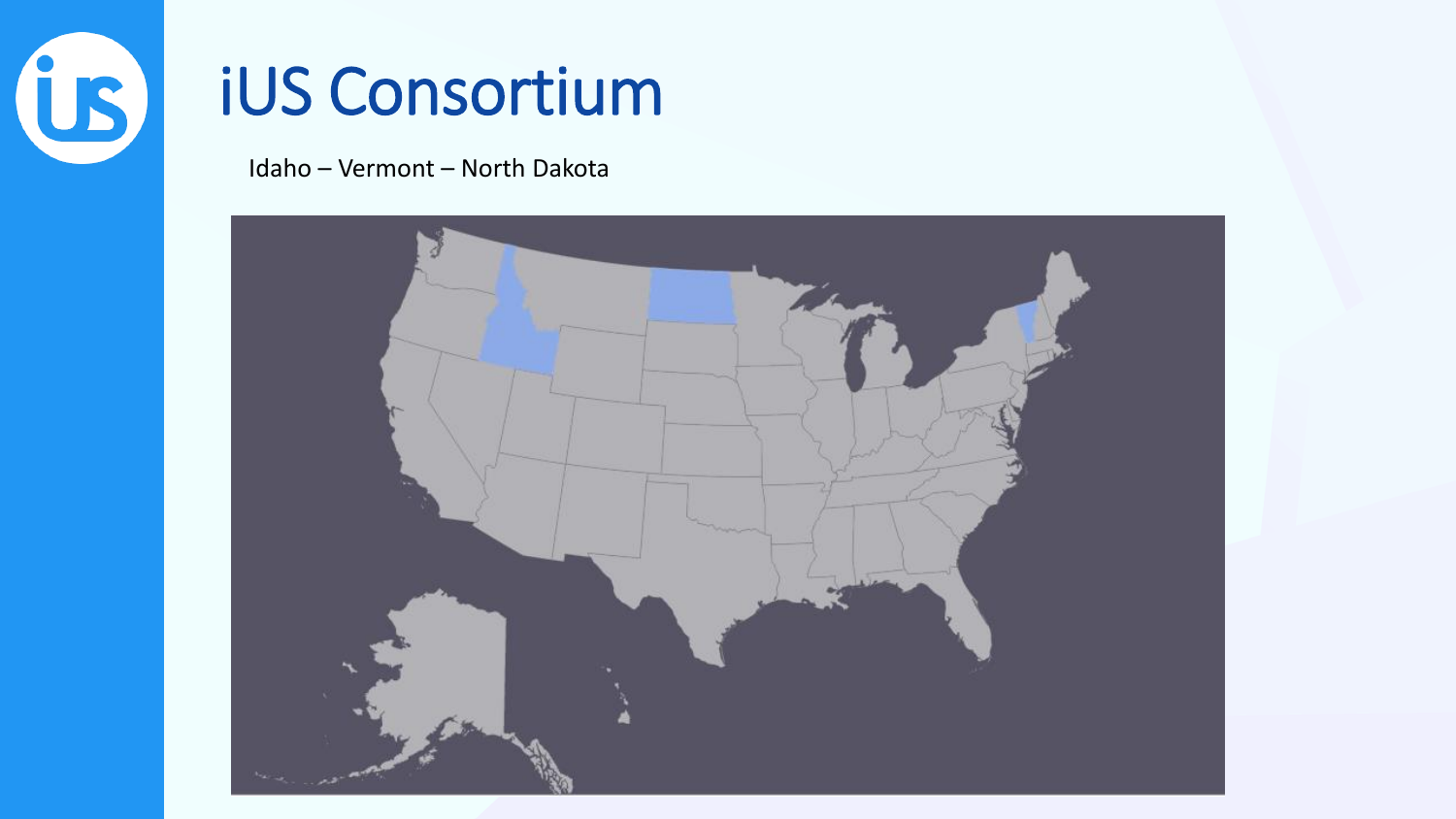

#### What is iUS Consortium?

- "An agreement, combination, or group formed to undertake an enterprise beyond the resources of any one member."
- New UI System
	- Tax & Benefits
	- Debit Cards / Document Management System
	- Online Intake
	- Self-Service Capabilities
- Maintenance & Operations
	- Decreased Costs
	- Distributed Development Environment
- USDOL Support
	- Funding
	- **Leverage**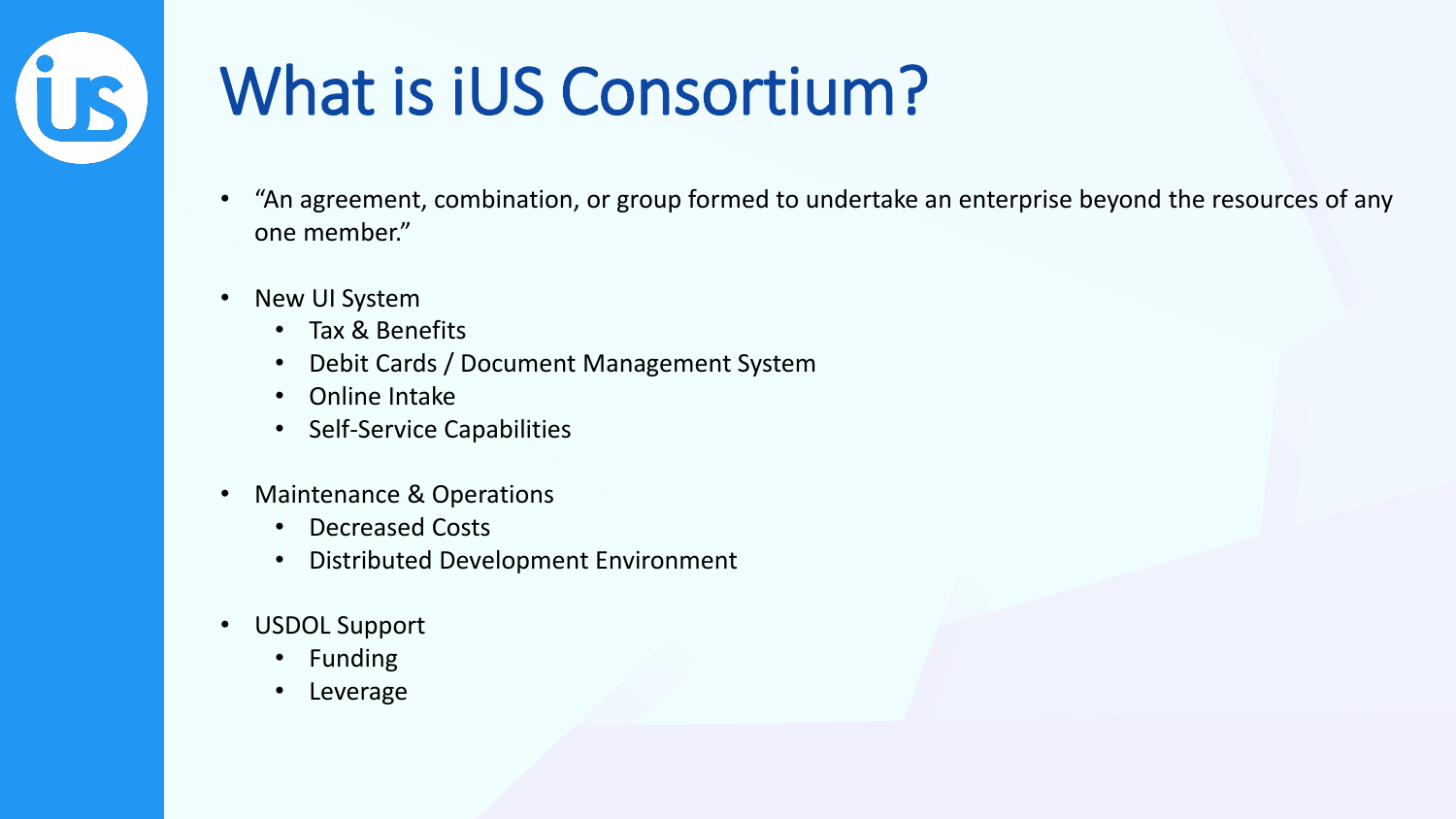

#### Funding

- 100% Federally Funded
- REED ACT Funds (2009)
	- Total Received =  $$9,000,000.00$
	- Idaho Payment =  $-53,000,000.00$
	- Additional Expenses = Staff, Equipment, Contractors
- USDOL Supplemental Budget Requests
	- $2013 = $2,226,110.71$
	- $2014 = $1,250,000.00$
	- $2016 = $907,620.00$
	- $2017 = 3,428,000.00$
- Totals
	- Available = \$7,811,730.71
	- Spent =  $-52,910,987.79$
	- Remainder =  $$4,900,742.92$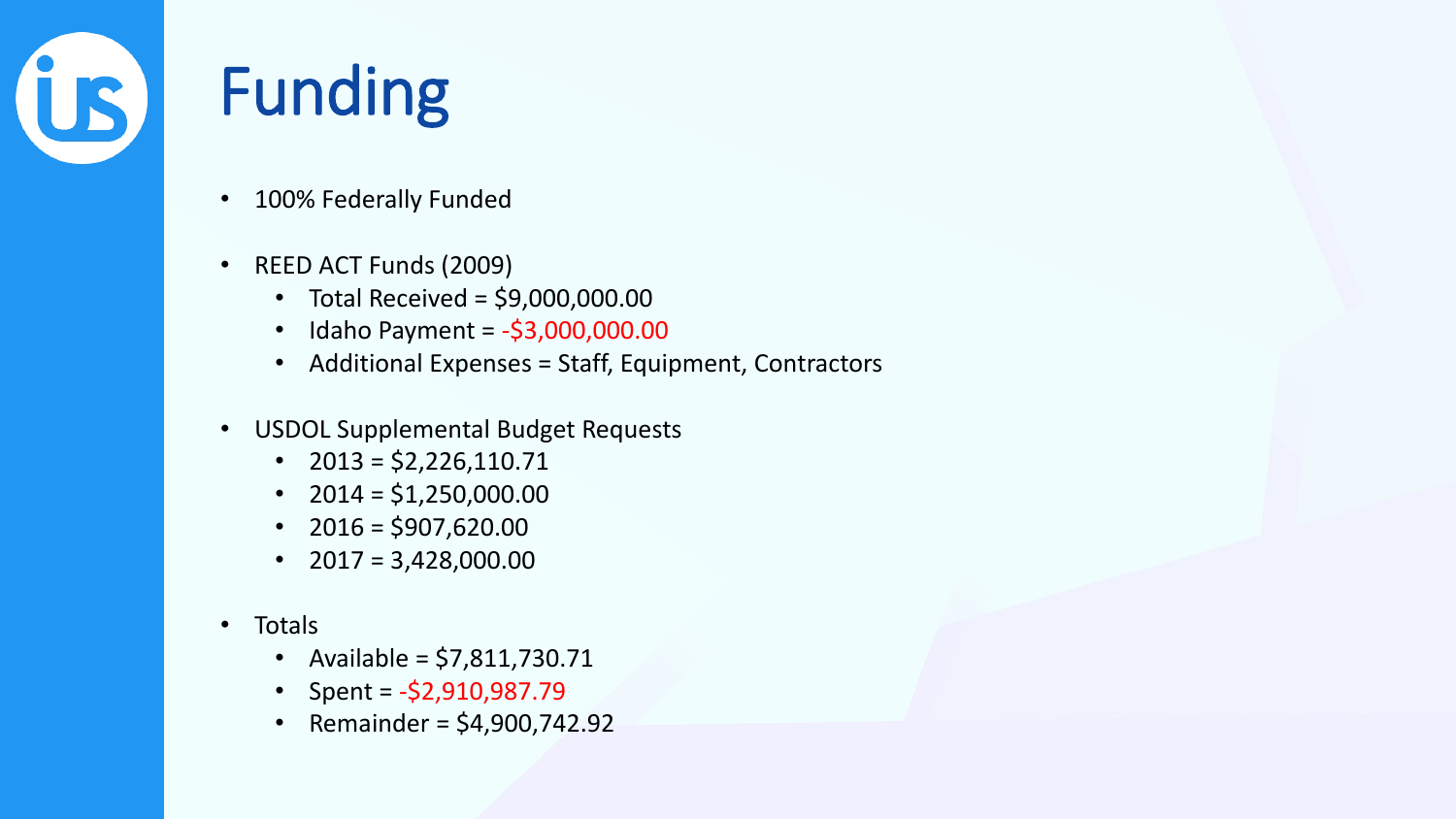# **US**

#### iUS Consortium - Governance

iUS Board

Mark Mayfield – Idaho Cameron Wood – Vermont Darren Brostrom – North Dakota

- Decisions (Decisions that the Board needs to make e.g. governance, prioritization, etc.)
- Direction (Direction that the Board needs to impart to the rest of the consortium e.g. How to bring more states into the consortium)
- Change Orders (Approval, Rejection, Needs-More-Analysis on changes to the consortium's scope, schedule, cost, resources, etc.)

Consortium Project Committee (CPC)

- Comprised of Business, IT and Project Management
- Review Change Orders
- Address functional / technical issues that do not require iUS Board decisions/authority
- Make recommendations to the iUS Board when decisions are required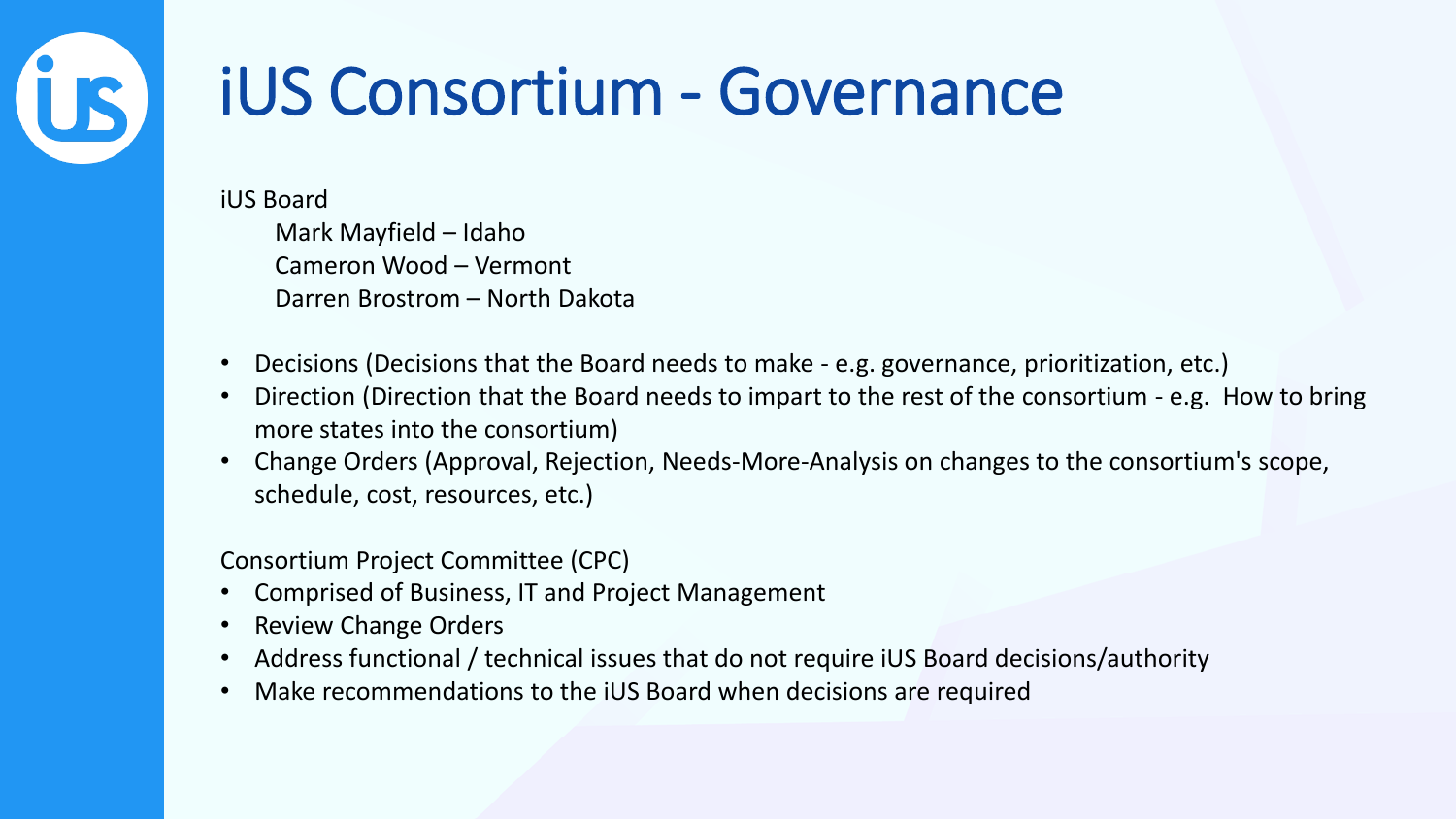### iUS Consortium – Status Report

Consortium Activities

• Idaho

US,

- Business Requirements common/customized
- Design/Development of iUS 2.0 Core Functionality
- Testing
- Supporting VT deployment project
- ICON Relay and ICON Modernization
- Supporting ND project initialization (start up)
- Tooling Reviewing/evaluation tools for Technical Documentation
- Vermont
	- **Requirements**
	- Data Conversion
	- Testing activities
	- Interface Development
- North Dakota
	- Initial Gap Assessment
	- Data purge and cleanse
	- Network Infrastructure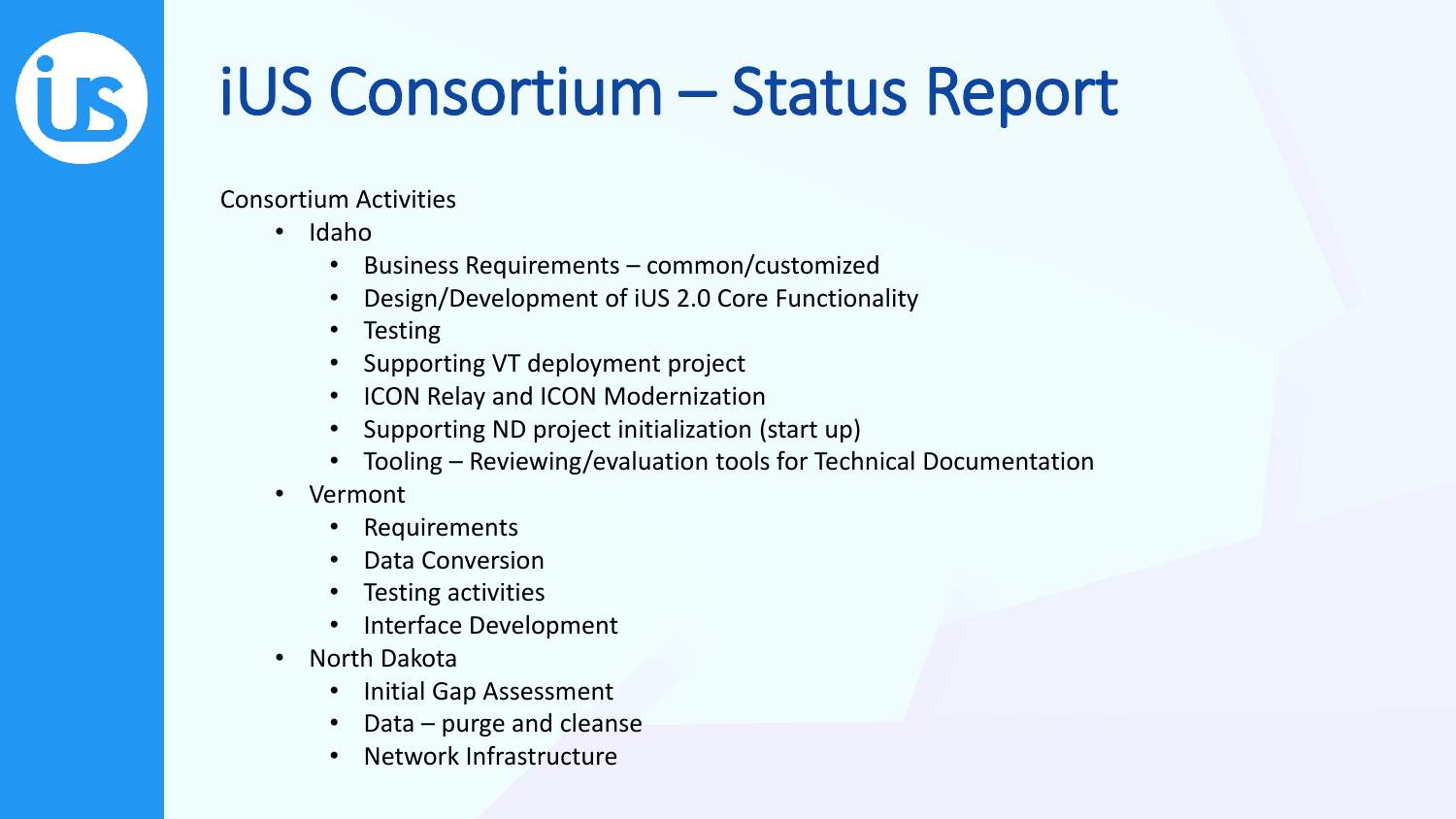### iUS Consortium – Status Report

Consortium Project Plan

**US** 

- Complete design/development of iUS 2.0 Core -------------------------July 2018
- ICON Relay complete development and testing-----------------------May 2018
	- Integrate iUS 2.0 cloud --------------------------------------------------July 2018
	- Implement ID production---------------------------------------------August 2018
- Support VT deployment activities ------------------------------------------April 2019
- Idaho deployment activities -------------------------------------------------August 2018 ?
- North Dakota deployment activities ---------------------------------------August 2018 ?

Idaho/Vermont Project Plan –

• See iUS Vermont Project Timeline slide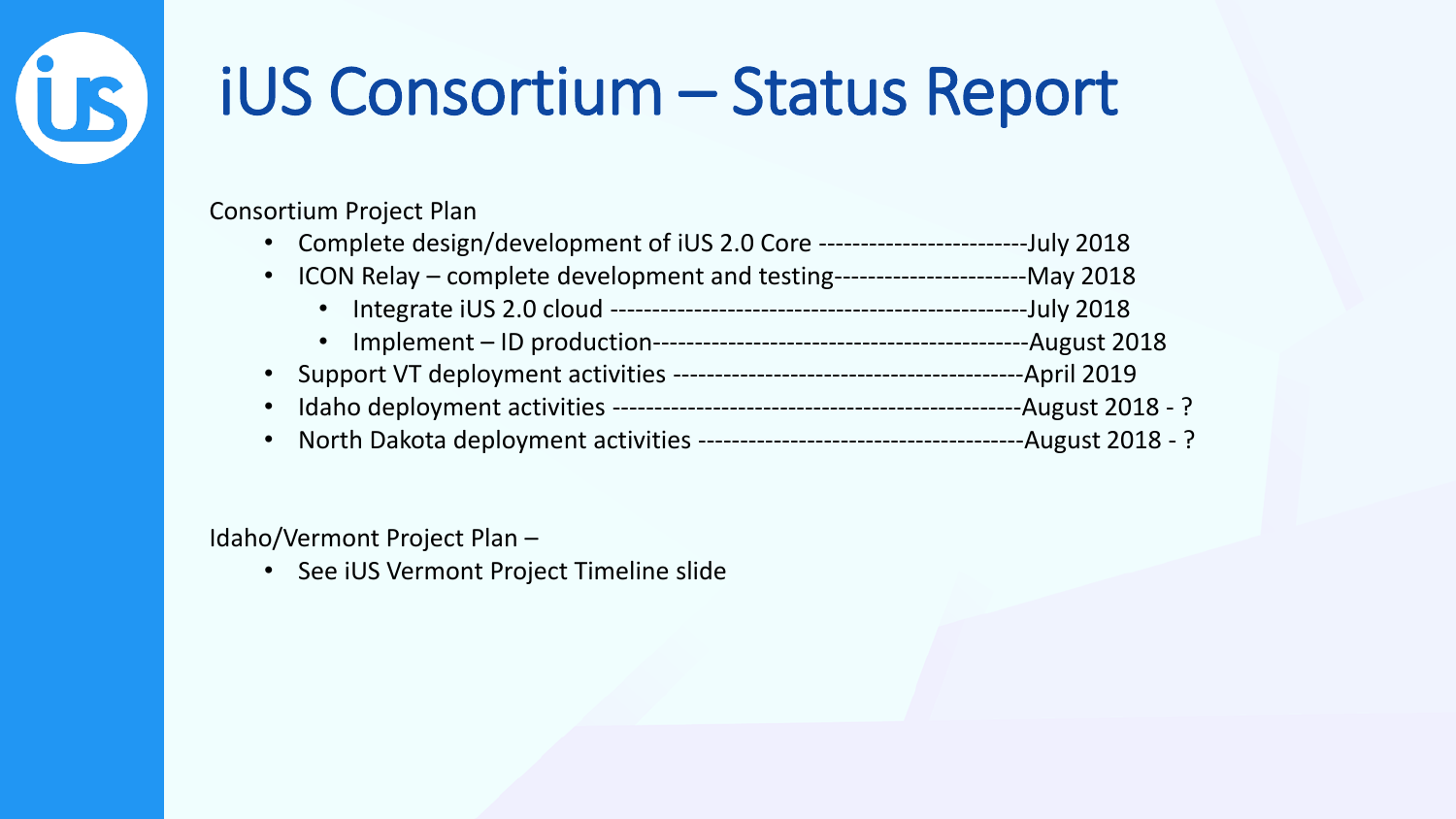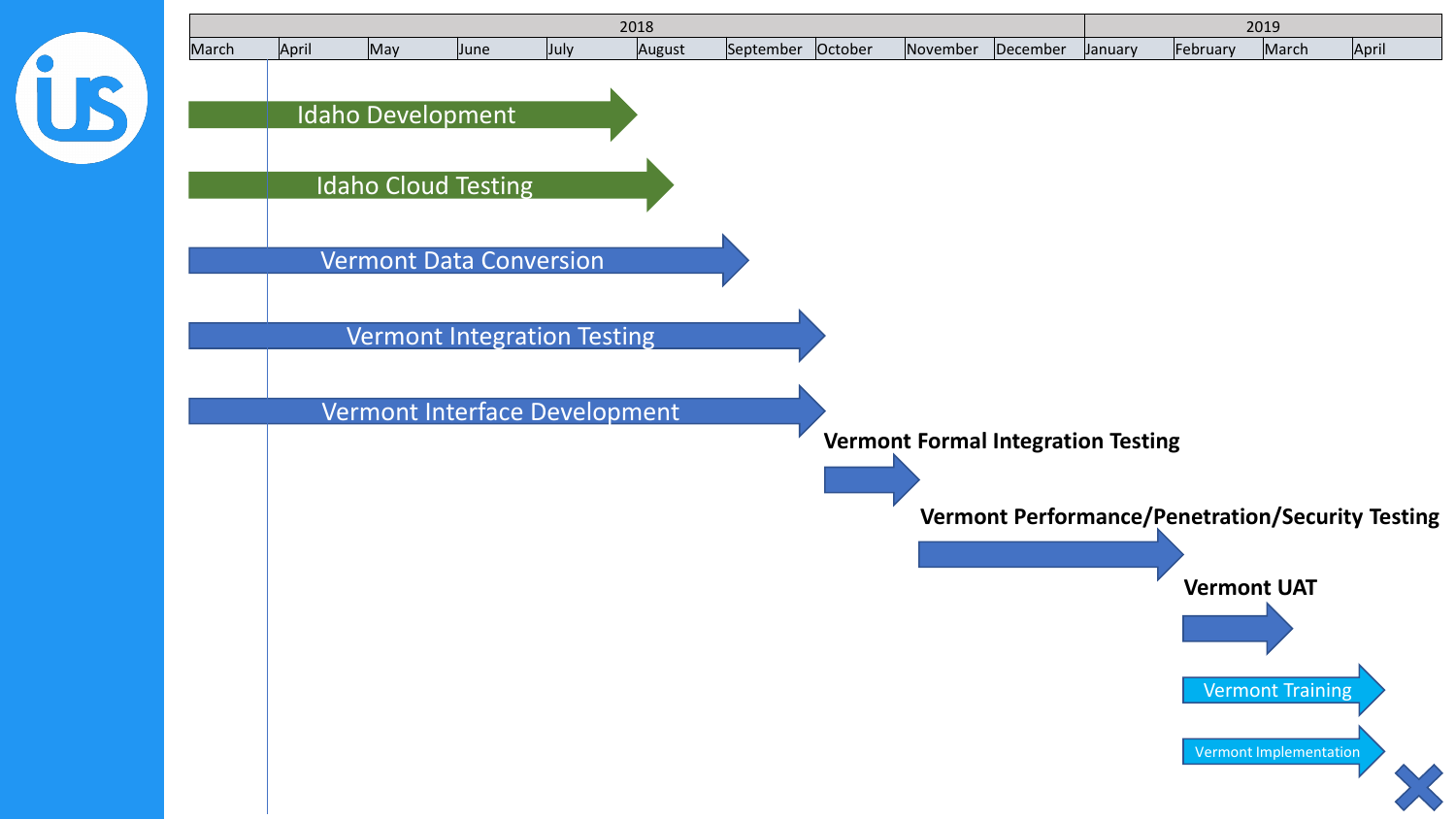

#### iUS Consortium – Challenges

Expectations and Responsibilities

- Communication
	- Physical location/time zone
- Data Conversion
- Testing
- Scope
- **Resources**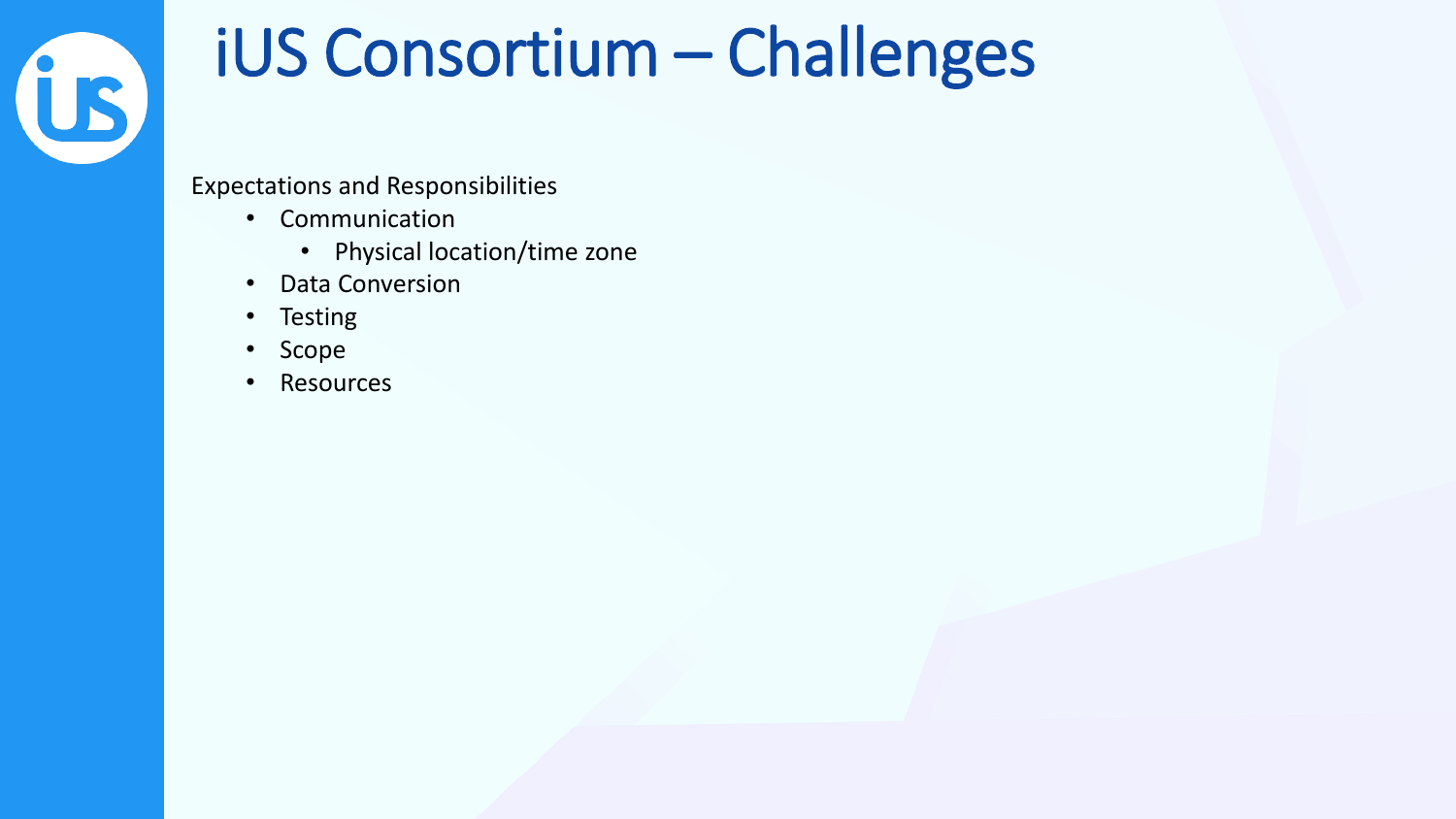### iUS Consortium – Successes

- Establishing a common understanding of Governance, resourcing, planning, documentation, and communication. "Development of a common product"
- Cloud

US.

- Using Microsoft Azure solution, our costs have been kept to a minimum and our ability to quickly respond to changes in the development environment have been a plus.
- Developing a consistent User Interface (UI/UX) behavior for all Unemployment related applications.
- North Dakota on-boarding of a third state
	- Gap Assessment
	- Data cleansing/purging
- Additional areas that could be modernized include SIDES, SARS, Benefit Payment Control, Fraud Tracking – locally and at the national level.